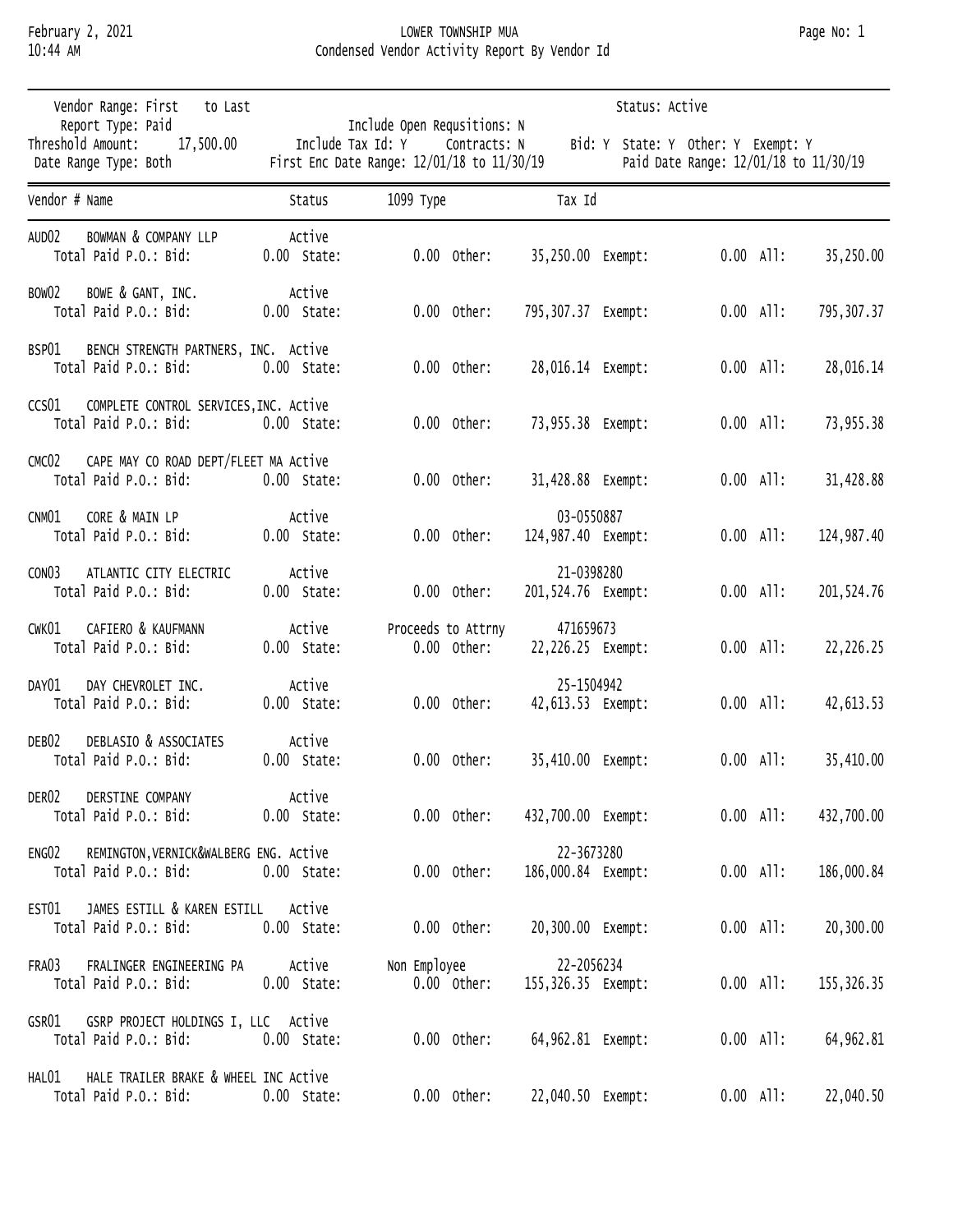## February 2, 2021 LOWER TOWNSHIP MUA Page No: 2 10:44 AM Condensed Vendor Activity Report By Vendor Id

| Vendor # Name                                                                                  | Status                  | 1099 Туре     | Tax Id                              |                         |            |
|------------------------------------------------------------------------------------------------|-------------------------|---------------|-------------------------------------|-------------------------|------------|
| HUNO2<br>HUNTER JERSEY PETERBILT<br>Total Paid P.O.: Bid:                                      | Active<br>$0.00$ State: | $0.00$ Other: | 141,406.00 Exempt:                  | $0.00$ All:             | 141,406.00 |
| LSS01 TELESYSTEM<br>Total Paid P.O.: Bid:                                                      | Active<br>$0.00$ State: | $0.00$ Other: |                                     | $0.00$ All:             | 31,486.89  |
| LUCO2 LAFAYETTE UTILITY CONSTRUCTION ACtive<br>Total Paid P.O.: Bid:                           | $0.00$ State:           | $0.00$ Other: | 529,684.26 Exempt:                  | $0.00$ All:             | 529,684.26 |
| MAGO5 PREMIER MAGNESIA, LLC<br>Total Paid P.O.: Bid:                                           | Active<br>$0.00$ State: | $0.00$ Other: |                                     | $0.00$ All:             | 43, 325.32 |
| MCHO1 MIRACLE CHEMICAL<br>Total Paid P.O.: Bid:                                                | Active<br>$0.00$ State: | $0.00$ Other: | 222-418-153000<br>79,480.82 Exempt: | $0.00$ All:             | 79,480.82  |
| MID01 MIDDLE TOWNSHIP SEWER UTILITY Active<br>Total Paid P.O.: Bid:                            | $0.00$ State:           | $0.00$ Other: | 21-6000868<br>39,760.00 Exempt:     | $0.00$ All:             | 39,760.00  |
| MUA01 CAPE MAY COUNTY MUA- SHAWCREST Active<br>Total Paid P.O.: Bid:                           | $0.00$ State:           | $0.00$ Other: | 22-2060471<br>156,911.00 Exempt:    | $0.00$ All:             | 156,911.00 |
| MUA03 CAPE MAY COUNTY MUA - EFFLUENT Active<br>Total Paid P.O.: Bid:                           | 0.00 State:             | $0.00$ Other: | 22-2060471<br>473,584.00 Exempt:    | $0.00$ All:             | 473,584.00 |
| MUA06 CMCMUA - SLUDGE PROCESSING Active<br>Total Paid P.O.: Bid:                               | $0.00$ State:           | $0.00$ Other: | 22-2060471<br>201,068.20 Exempt:    | $0.00$ All:             | 201,068.20 |
| NEW05 NEW JERSEY UTILITIES AUTHORITY Active<br>Total Paid P.O.: Bid:                           | $0.00$ State:           | $0.00$ Other: | 120,193.00 Exempt:                  | $0.00$ All:             | 120,193.00 |
| COLLING TINNIGAN, INC Active<br>Total Paid P.O.: Bid: 0.00 State:<br>PFIO1 PERNA FINNIGAN, INC | $0.00$ State:           | 0.00 Other:   | 851,032.07 Exempt:                  | $0.00$ All:             | 851,032.07 |
| POLO3 POLYDYNE INC.<br>Total Paid P.O.: Bid:                                                   | Active<br>$0.00$ State: | $0.00$ Other: | 34-1810283<br>47,957.15 Exempt:     | $0.00$ All: $47,957.15$ |            |
| UNITED STATES POSTAL SERVICE Active<br>POSO1<br>Total Paid P.O.: Bid:                          | $0.00$ State:           | $0.00$ Other: | 25,000.00 Exempt:                   | $0.00$ All:             | 25,000.00  |
| POSTMASTER - ACCOUNT FUNDS<br>POS04<br>Total Paid P.O.: Bid:                                   | Active<br>$0.00$ State: | $0.00$ Other: | 25,000.00 Exempt:                   | $0.00$ All:             | 25,000.00  |
| EUROFINS QC, LLC<br>QCIO1<br>Total Paid P.O.: Bid:                                             | Active<br>$0.00$ State: | $0.00$ Other: | 23-2591210<br>25,515.11 Exempt:     | $0.00$ All:             | 25, 515.11 |
| ROMANO, HEARING, TESTA & KNORR Active<br>RHT01<br>Total Paid P.O.: Bid:                        | $0.00$ State:           | $0.00$ Other: | 22-2225140<br>60,207.50 Exempt:     | $0.00$ All:             | 60,207.50  |
| RIORDAN MATERIALS CORP.<br>RIO01<br>Total Paid P.O.: Bid:                                      | Active<br>$0.00$ State: | $0.00$ Other: | 23-1624482<br>20,466.00 Exempt:     | $0.00$ All:             | 20,466.00  |
| TREASURER-STATE OF NEW JERSEY Active<br>TRE07<br>Total Paid P.O.: Bid:                         | $0.00$ State:           | $0.00$ Other: | 101,035.00 Exempt:                  | $0.00$ All:             | 101,035.00 |